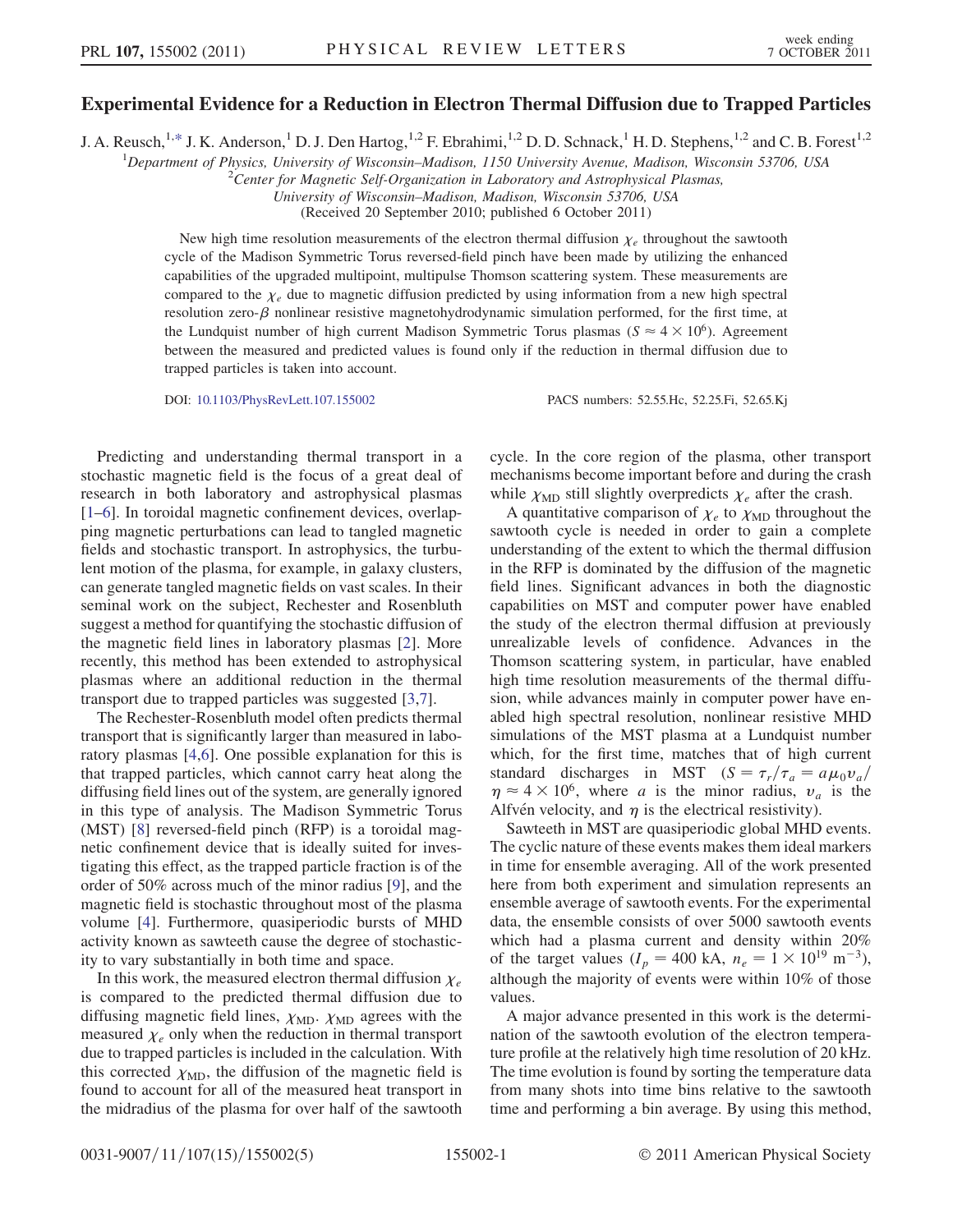the time resolution is effectively limited only by the amount of electron temperature data available. A time resolution of 20 kHz was selected for all of the experimental data shown, as this was the maximum data rate for which all of the radial locations in each time bin contained at least 20 data points. This ensures that the statistics of each bin are sufficient to estimate the uncertainty in the average value, or standard error, as  $\sigma/\sqrt{N}$ , where  $\sigma$  is the standard deviation and N is the number of measurements in the bin. Figure [1](#page-1-0) shows the time evolution of the electron temperature for a point near the core and a point near the edge of the MST plasma.  $T_e$  in the core decreases slowly leading up to the sawtooth crash, and that heat accumulates in the edge. At the crash, all the magnetic modes resonant inside the plasma grow rapidly, and much of the stored thermal energy in both the core and edge is lost. The core  $T_e$  reaches a minimum about 0.25 ms after the crash but then recovers rapidly, while the temperature in the edge reaches a minimum slightly later in time and takes several milliseconds to recover.

Measurement of the  $T_e$  profile evolution at high time resolution and low uncertainty coupled with the equilibrium reconstruction code MSTFIT [[9](#page-3-8)] has allowed the sawtooth evolution of  $\chi_e$  to be determined with a high degree of confidence. The thermal diffusion in MST is found by performing a low resolution fit of the  $\chi_e$  profile to the electron temperature data via the energy conservation equation which, assuming Fourier's law  $q_e = -n_e \chi_e \nabla T_e$ (where  $q_e$  is the electron heat flux and  $n_e$  is the electron number density), can be written as

<span id="page-1-1"></span>
$$
\frac{\partial}{\partial t} \left( \frac{3}{2} n_e T_e \right) = \frac{1}{\rho} \frac{\partial}{\partial \rho} \left( \rho n_e \chi_e \frac{\partial}{\partial \rho} T_e \right) + \eta J_{\parallel}^2 - \text{sinks.} \tag{1}
$$

Here  $\rho = \sqrt{V_{\psi}/2\pi^2 R}$  is the effective radial ordinate, as  $V_{\psi}$  is the volume of a flux tube and R the major radius of MST. This definition of energy conservation assumes that rapid equilibration along field lines will make the parallel gradient of the heat flux zero. The dominant term at all times is the Ohmic power dissipation, which is approximated as  $\eta J_{\parallel}^2$ , where  $\eta$  is the neoclassical resistivity and  $J_{\parallel}$ 

<span id="page-1-0"></span>

FIG. 1 (color online). Electron temperature versus time for a point near the core (black) and a point near the edge (green) of the plasma. Time  $t = 0$  is the sawtooth crash.

is the parallel current density profile calculated at each time point by MSTFIT. Formally, the zeroth order parallel Ohm's law has an additional inductive term, which has been ignored as it is small even at the sawtooth crash. The radiative losses and electron to ion collisional losses are accounted for in the sinks term. Convective transport, which is expected to be negligible except in the edge [\[10\]](#page-3-9), has been ignored in this work. Formally, Eq. ([1\)](#page-1-1) is a partial differential equation, but, by treating  $\frac{\partial}{\partial t} (n_e T_e)$  as a known quantity, it becomes an ordinary differential equation and can be solved through a simple matrix inversion. This time derivative of the electron pressure is found to be small except at the sawtooth, where it briefly reaches nearly 50% of the Ohmic dissipation term. Fitting the  $T_e$ profile by solving Eq. ([1](#page-1-1)) effectively keeps the choice of model for the electron temperature profile from having a significant impact on the value of  $\chi_e$ . Instead, there is now a choice of model for the electron thermal diffusion which can often be informed by physical effects expected in the system [[11](#page-3-10),[12](#page-3-11)]. An uncertainty estimate is made for each of the quantities in Eq. [\(1](#page-1-1)) and propagated through the  $\chi_e$  fit by a Monte Carlo analysis to yield the uncertainty estimate for  $\chi_e$  shown here. Finally,  $Z_{\text{eff}}$  was not measured for this data set but is assumed to have a constant value of  $3 \pm 2$ .

Figure [2](#page-1-2) shows three fits of the electron thermal diffusion [Fig. [2\(a\)\]](#page-1-3) and the corresponding electron temperature profiles [Fig. [2\(b\)](#page-1-3)] from before, during, and after the sawtooth. The plasma is divided into four regions: the core region where the longest wavelength poloidal mode number  $m = 1$  modes are resonant (roughly the inner half of the minor radius), the midradius region where many of the shorter wavelength  $m = 1$  modes are resonant, the region in which the  $m = 0$  modes are resonant, and an outer region where edge effects are important. The main focus of this work is the two inner regions where the  $m = 1$ modes are resonant. The thermal diffusion in these regions, as can be seen in Fig.  $2(a)$ , changes by orders of magnitude over the course of the sawtooth cycle.

The time evolution of the heat transport in MST is qualitatively very similar to the evolution of the magnetic mode activity, suggesting that the heat transport is driven by magnetic fluctuations. To perform a quantitative

<span id="page-1-2"></span>

<span id="page-1-3"></span>FIG. 2 (color online). Electron thermal diffusion (a) and temperature (b) versus radius at 3 times.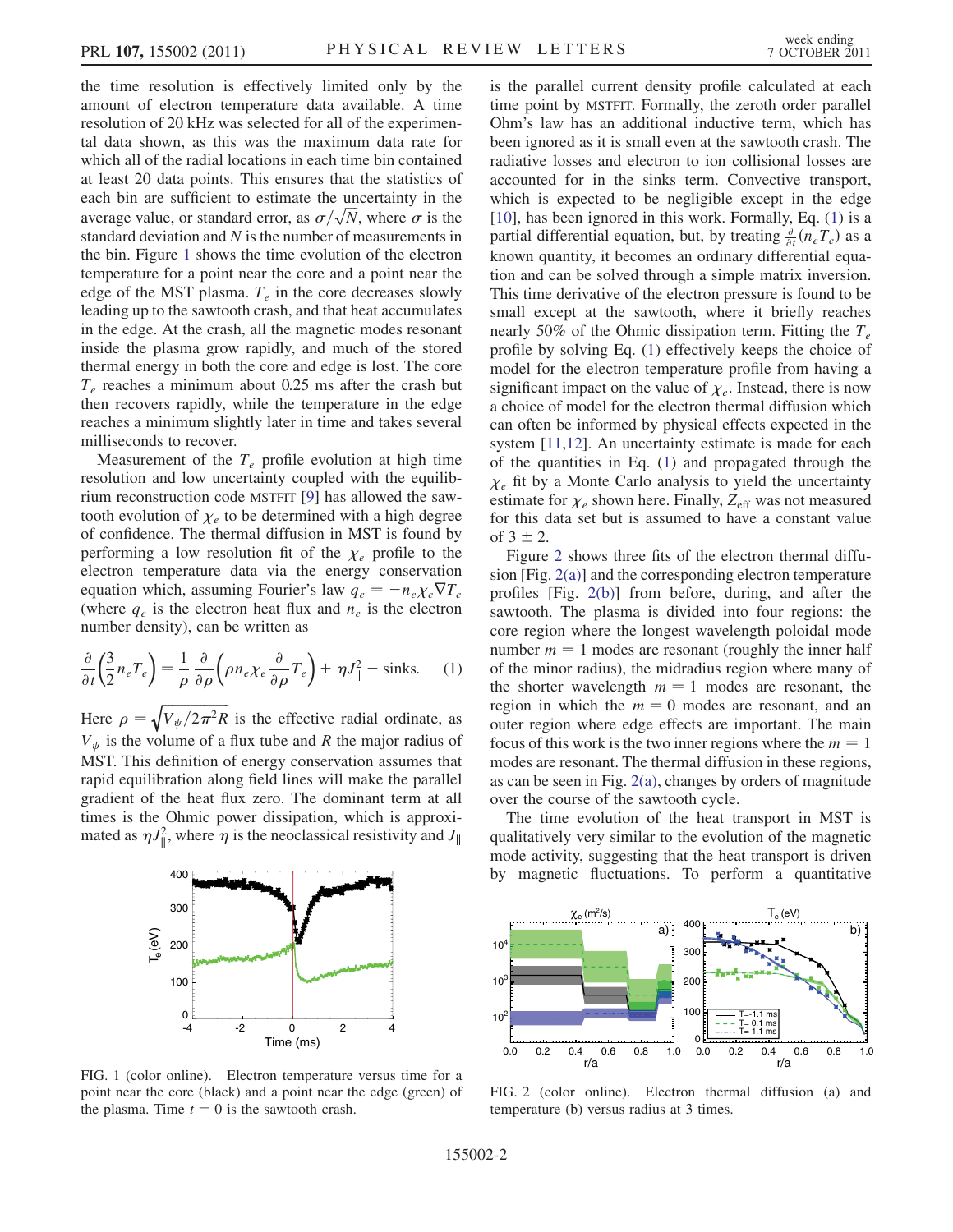comparison, however, the radial profile of the magnetic fluctuation amplitudes must be determined. These profiles are difficult to measure, so, for this work, they are estimated through simulation.

Simulating the RFP is a computational challenge due to the large number of nonlinearly interacting resonant magnetic perturbations that exist in the plasma. These modes must be properly accounted for, because they make a significant contribution to the evolution of the magnetic equilibrium through the MHD dynamo [[13](#page-3-12)]. Over the course of several decades, advances in both code and computer hardware have enabled the simulation of RFP dynamics at increasingly experimentally relevant parameters. This work presents a new high spectral resolution simulation performed with the DEBS code. This simulation was performed at a Lundquist number that, for the first time in this type of nonlinear simulation of the RFP, matches that of high current discharges in MST, and, as such, some time will be spent discussing them.

The DEBS code is a cylindrical, single fluid, nonlinear, resistive MHD code that can take the resistivity profile, Lundquist number, and current from the experiment as inputs. While this code has undergone many modifications and improvements since it was first introduced, the primary advance that has allowed this work is simply the improvement of computer technology. The simulation presented here uses a force-free equilibrium, so the input resistivity profile, taken from experimental data, was fixed in time for the entire simulation. This means that, while the 3D fluctuations in velocity and magnetic field were selfconsistently evolved, pressure-driven effects are absent. Additionally, a high viscosity that was dynamically adjusted to damp subgrid-scale fluctuations was used (see the appendix of Ref. [[14](#page-3-13)]). This effectively keeps the time steps large enough that the long time scale evolution of the system can be studied.

It has long been observed in zero- $\beta$  simulations that as the Lundquist number is increased, intermittent bursts of MHD activity begin to occur [\[15\]](#page-4-0). At experimental values of the Lundquist number, these bursts sharpen and the period between bursts lengthens to match the 6–8 ms period seen in the MST. This simulation was allowed to run for over 15% of a resistive time, generating 23 sawtooth events in the current flattop. This large number of sawteeth has allowed the simulation results to be ensemble-averaged in the same way the experimental data are averaged so that a direct comparison can be made.

A striking feature of both the experiment and the simulation is the change in the safety factor profile  $q = rB_t/RB_p$  through the sawtooth. A typical q profile is shown in Fig.  $3(a)$ , while Fig.  $3(b)$  shows the time evolution of  $q$  at the magnetic axis for the ensemble-averaged simulated data and the experimental data from MSTFIT equilibrium reconstructions. Note that the safety factor in both MST and the simulated plasma decrease as the current



<span id="page-2-0"></span>FIG. 3 (color online). Comparison of the ensemble-averaged safety factor (a) versus radius at a time 4 ms before the sawtooth crash and (b) versus time at the magnetic axis.

density is peaked by the Ohmic drive circuit. At the sawtooth crash, q on axis increases and, assuming the axisymmetric approximation for the safety factor holds (see Ref. [[16](#page-4-1)] for a discussion on why this may not be the case), the  $m = 1$ ,  $n = 5$  mode becomes resonant inside the plasma. The simulated magnetic field and current density profiles also evolve through a sawtooth in a similar way to the experimental data (not shown).

The magnetic fluctuations in the RFP play a critical role in governing the evolution of the magnetic equilibrium. The simulated mode amplitudes are, on average, about a factor of 2 higher than those measured in MST, though the spectral shape of the modes is very similar to that seen in MST. This discrepancy in mode amplitude has been seen in the past and persists in simulations run at experimental values of the Lundquist number. Work done with the extended MHD code NIMROD suggests that this discrepancy may be because of the lack of two fluid effects, in particular, ion gyroviscosity [[17](#page-4-2)], which DEBS is currently unable to model.

To accurately determine the magnetic diffusion for MST, the ensemble-averaged mode amplitudes from DEBS must be scaled to match the ensemble-averaged mode amplitudes measured at the edge of the experiment. In order to perform this scaling, each ensemble-averaged mode amplitude from DEBS was scaled at each time point to match the ensemble-averaged value for the corresponding mode measured at the edge of MST. By using this set of scale factors, the mode amplitudes at each time step of the simulation can be scaled by determining its time relative to the closest sawtooth. The magnetic field is then traced with the Magnetic Lines (MAL) code [\[18\]](#page-4-3), and  $\chi_{MD}$  is then calculated.  $\chi_{MD}$  is defined as

$$
\chi_{\rm MD} = v_{\rm th,e} D_{\rm mag} = v_{\rm th,e} \frac{\langle (r - r_0)^2 \rangle}{2L}, \tag{2}
$$

where  $v_{th,e}$  is the electron thermal velocity, r is the minor radial position, and  $L$  is the distance along the field line. The  $\chi_{MD}$  profile is ensemble-averaged and compared to the measured  $\chi_e$  from MST.

An initial comparison of  $\chi_{MD}$  to the measured  $\chi_e$  found that  $\chi_{\text{MD}}$  significantly overpredicted the thermal diffusion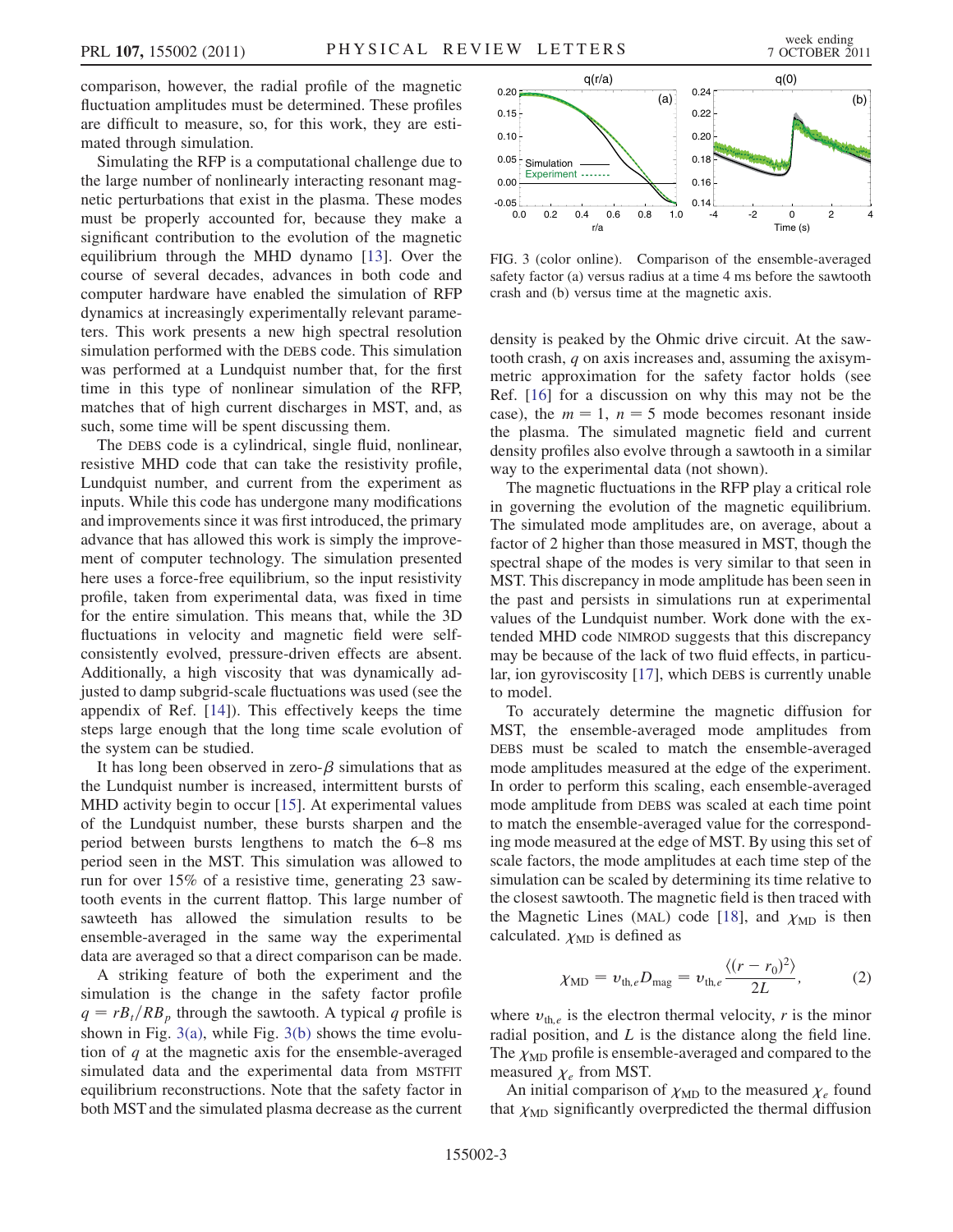<span id="page-3-15"></span>

FIG. 4 (color online). Comparison of the average electron thermal diffusion for (a) the core region ( $0 \le r/a \le 0.45$ ) and (b) the midradius region (0.45  $\leq r/a \leq 0.7$ ).

in general. This was unexpected, as  $\chi_{MD}$  should be the minimum possible value for  $\chi_e$ . However, as is pointed out in Ref. [[3](#page-3-4)], trapped particles will not conduct heat along magnetic field lines, and, thus,  $\chi_{MD}$  should be defined as

$$
\chi_{\rm MD} = f_c v_{\rm th,e} D_{\rm mag},\tag{3}
$$

<span id="page-3-14"></span>where  $f_c$  is the circulating fraction of the electron population. The time evolution of the measured electron thermal diffusion is compared to that from Eq. ([3\)](#page-3-14) in Fig. [4.](#page-3-15) With this correction, it becomes clear that the thermal conduction in the midradius is dominated by magnetic diffusion throughout most of the sawtooth cycle. In the core, the magnetic diffusion likely accounts for all of the measured  $\chi_e$  after the crash, but there are obviously other mechanisms that become important leading up to and including the crash time. These mechanisms may include the presence of magnetic islands [[19](#page-4-4)] [which Eq. [\(3](#page-3-14)) will not account for correctly due to the bounded nature of the field lines around the island [[18](#page-4-3)]], as well as nonlinear mechanisms like those described in Ref. [\[20](#page-4-5)].

In conclusion, new high time resolution measurements of the electron temperature profile made with the upgraded Thomson scattering system on MST have enabled the study of the sawtooth evolution of the electron thermal diffusion in different regions of the plasma.  $\chi_e$  is found to vary by nearly 2 orders of magnitude in the core region, peaking at the sawtooth crash and reaching a minimum shortly there after. The midradius has a similar time history, though with a somewhat smaller variation. A new high spectral resolution resistive MHD simulation has been performed, at the Lundquist number of high current discharges in MST, that reproduces many of the characteristics and features of the experiment. By scaling the magnetic eigenmodes from the simulation to the values measured at the edge of MST and tracking the magnetic field line diffusion, a prediction for the electron thermal diffusion was made. While this value should represent a minimum value of  $\chi_e$ , it generally overestimates the measured value by about a factor of 2 unless the reduction due to trapped particles is taken into account. In MST the trapped fraction is non-negligible, and, once taken into account, the predicted value of diffusion is found to account for all of the measured thermal diffusion in the midradius for slightly more than half of the sawtooth cycle. In the core region, however, the magnetic diffusion accounts for only a fraction of the measured diffusion leading up to the sawtooth crash and slightly overpredicts the measured diffusion after this time.

The authors thank the UW–Madison MST group, including collaborators from UCLA, for their many contributions. This work supported by U.S. DOE Grant No. DE-FC02-05ER54814 and NSF Grant No. PHY 0821899.

<span id="page-3-0"></span>[\\*j](#page-0-0)areusch@wisc.edu

- <span id="page-3-3"></span><span id="page-3-1"></span>[1] A. B. Rechester and T. H. Stix, [Phys. Rev. Lett.](http://dx.doi.org/10.1103/PhysRevLett.36.587) 36, 587 [\(1976\)](http://dx.doi.org/10.1103/PhysRevLett.36.587).
- <span id="page-3-4"></span>[2] A. B. Rechester and M. N. Rosenbluth, [Phys. Rev. Lett.](http://dx.doi.org/10.1103/PhysRevLett.40.38) 40, [38 \(1978\).](http://dx.doi.org/10.1103/PhysRevLett.40.38)
- <span id="page-3-6"></span>[3] B.D.G. Chandran and S.C. Cowley, [Phys. Rev. Lett.](http://dx.doi.org/10.1103/PhysRevLett.80.3077) 80, [3077 \(1998\)](http://dx.doi.org/10.1103/PhysRevLett.80.3077).
- [4] T. M. Biewer, C. B. Forest, J. K. Anderson, G. Fiksel, B. Hudson, S.C. Prager, J.S. Sarff, J.C. Wright, D.L. Brower, W. X. Ding, and S. D. Terry, [Phys. Rev. Lett.](http://dx.doi.org/10.1103/PhysRevLett.91.045004) 91[, 045004 \(2003\)](http://dx.doi.org/10.1103/PhysRevLett.91.045004).
- <span id="page-3-2"></span>[5] A. Baldi, W. Forman, C. Jones, P. Nulsen, L. David, R. Kraft, and A. Simionescu, [Astrophys. J.](http://dx.doi.org/10.1088/0004-637X/694/1/479) 694, 479 (2009).
- <span id="page-3-5"></span>[6] G. Park, C. S. Chang, I. Joseph, and R. A. Moyer, [Phys.](http://dx.doi.org/10.1063/1.3487733) Plasmas 17[, 102503 \(2010\)](http://dx.doi.org/10.1063/1.3487733).
- <span id="page-3-7"></span>[7] B. D. G. Chandran, S. C. Cowley, M. Ivanushkina, and R. Sydora, [Astrophys. J.](http://dx.doi.org/10.1086/307915) 525, 638 (1999).
- <span id="page-3-8"></span>[8] R. N. Dexter, D. W. Kerst, T. W. Lovell, S. C. Prager, and J. C. Sprott, Fusion Technol. 19, 131 (1991).
- <span id="page-3-9"></span>[9] J. K. Anderson, C. B. Forest, T. M. Biewer, J. S. Sarff, and J. C. Wright, [Nucl. Fusion](http://dx.doi.org/10.1088/0029-5515/44/1/018) 44, 162 (2004).
- <span id="page-3-10"></span>[10] T.M. Biewer, Ph.D. thesis, University of Wisconsin– Madison, 2002.
- <span id="page-3-11"></span>[11] L. Frassinetti, A. Alfier, R. Pasqualotto, F. Bonomo, and P. Innocente, Nucl. Fusion 48[, 045007 \(2008\).](http://dx.doi.org/10.1088/0029-5515/48/4/045007)
- <span id="page-3-12"></span>[12] L. Frassinetti, P. Brunsell, M. Cecconello, and J. Drake, Nucl. Fusion 49[, 025002 \(2009\).](http://dx.doi.org/10.1088/0029-5515/49/2/025002)
- <span id="page-3-13"></span>[13] S. Ortolani and D. D. Schnack, Magnetohydrodynamics of Plasma Relaxation (World Scientific, Singapore, 1993).
- [14] J. Scheffel and D. Schnack, [Nucl. Fusion](http://dx.doi.org/10.1088/0029-5515/40/11/308) 40, 1885 [\(2000\)](http://dx.doi.org/10.1088/0029-5515/40/11/308).